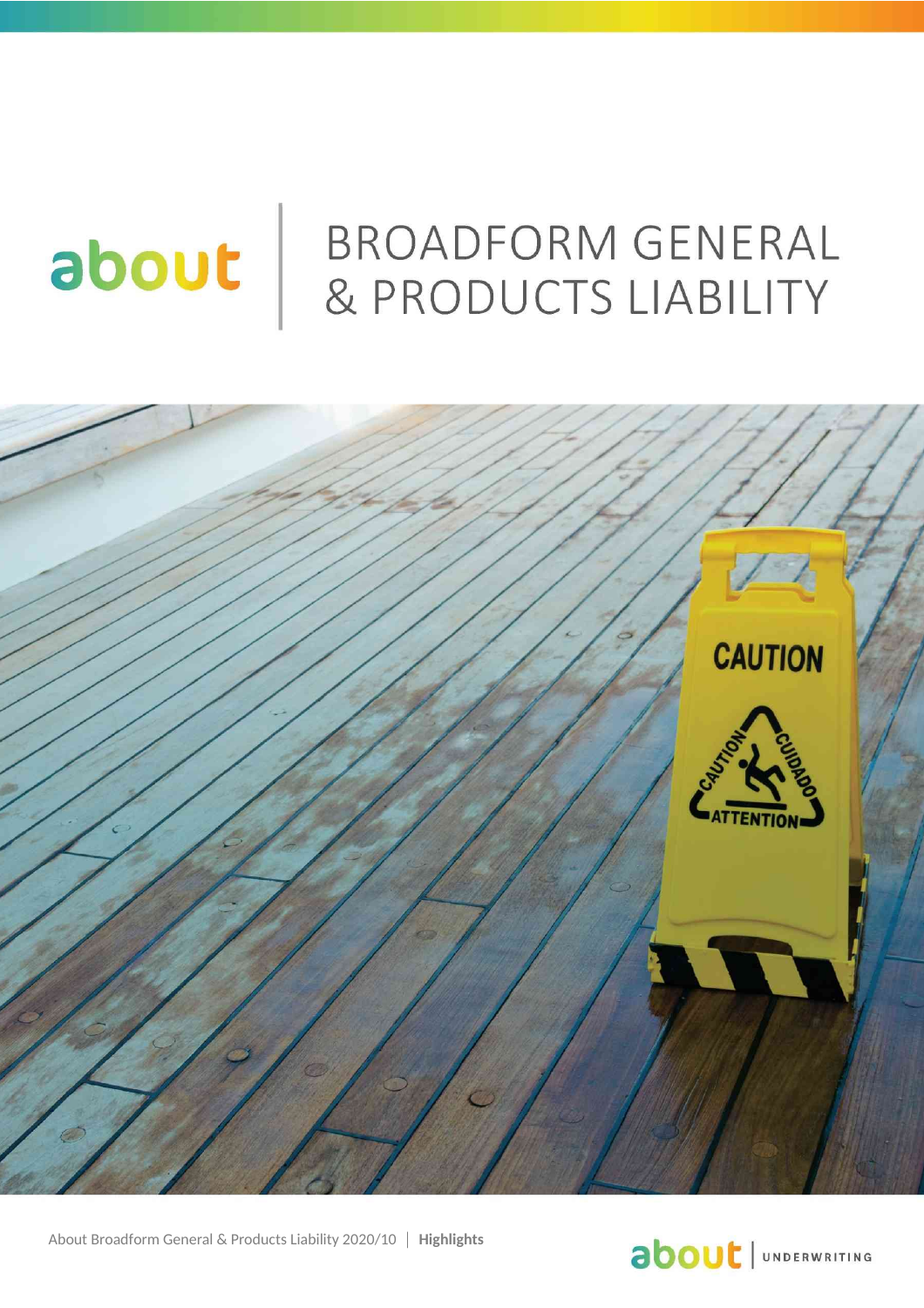## about | GENERAL & PRODUCTS LIABILITY

## **APPETITE**

The **about** General & Products Liability policy offers broad coverage and caters for an extensive range of occupations, activities and professions within the following industries:

#### **Mining**

- Mining Contractors
- Plant & Equipment Hire
- Quarries

#### **Manufacturing**

- Electrical Goods & Equipment Manufacturing
- Mining & Industrial Plant Machinery related Manufacturing
- Non-Food & Non-Clothing related Manufacturing

#### **Electricity, Gas, Water And Waste Services**

- Electrical Contracting
- Fire Related Installation Contractors
- Heating, Ventilation & Air Conditioning (HVAC)
- Sewerage & Drainage related Activities
- Waste Disposal & Collection

#### **Construction**

- Residential & Commercial
- Road Construction
- Excavation & Site Preparation
- Bricklaying
- Non-Building Construction
- Plastering, Ceiling, Carpentry Services
- Electrical Services
- Fire & Security related Systems
- Landscaping
- Tiling & Glazing

#### **Transport, Freight And Warehousing**

- Freight Forwarding
- Logistics
- Services to Road Transport
- Storage

#### **Information Media And Telecommunications**

- IT Companies & Consultants
- IT Recruitment and Placement Services
- Telecommunication Services

#### **Professional, Scientific And Technical Services**

- Architects
- Accountants
- Construction Consultants
- Miscellaneous Consultants & Professions
- Real Estate Agents
- Recruitment Consultants
- Various Administrative and Support Services

#### **Education And Training Services**

- Education
- Registered Training Organisations
- Research
- Vocational Education

#### **Arts And Recreation Services**

- Film and Video Production
- Music & Theatre Productions
- Services to the Arts

Where additional coverage sections such as Professional Indemnity are required, we also have a total package solution.

### **POLICY LIMITS**

We can underwrite limits from \$5,000,000 up to \$20,000,000 any one claim or series of claims, and in the aggregate for Products Liability.

## **DEDUCTIBLES**

The standard deductible is typically \$1,000 but can vary according to size and activities to be insured.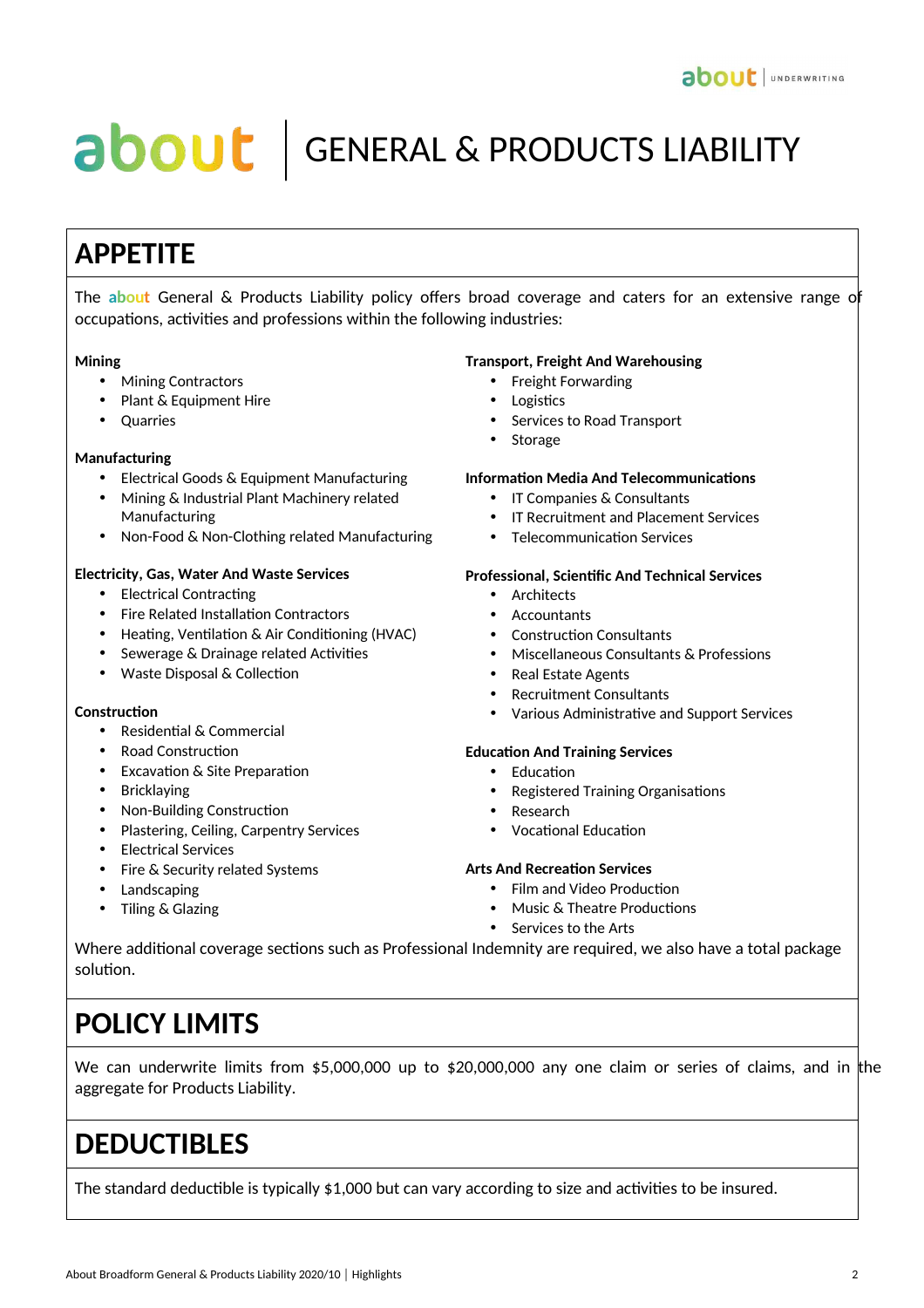## **SECURITY**

**about** Underwriting's specialised products are underwritten by certain underwriters at Lloyd's. Lloyd's is the world's specialist insurance and reinsurance market, bringing together an outstanding concentration of underwriting expertise and talent. Lloyd's enjoys strong financial security supported by excellent ratings. Visit **www.lloyds.com** for more information.

| <b>GENERAL &amp; PRODUCTS LIABILITY COVERAGE HIGHLIGHTS</b>                    |                                                                                                                                                                                                                                                                                                                                                                                                                                                                                                                                                                                                                                               |
|--------------------------------------------------------------------------------|-----------------------------------------------------------------------------------------------------------------------------------------------------------------------------------------------------------------------------------------------------------------------------------------------------------------------------------------------------------------------------------------------------------------------------------------------------------------------------------------------------------------------------------------------------------------------------------------------------------------------------------------------|
| <b>INSURING CLAUSE</b>                                                         | Covers legal liability in respect of personal injury; property damage; and<br>advertising injury                                                                                                                                                                                                                                                                                                                                                                                                                                                                                                                                              |
| <b>DEFENCE COSTS &amp;</b><br><b>SUPPLEMENTARY</b><br><b>PAYMENTS</b>          | \$250,000 sub-limit for legal costs incurred by the insured at a Coronial Inquest,<br>Inquiry, Royal Commission and/or Government Enquiry arising out of any alleged<br>breach of statutory duty or hearing of a disciplinary nature subject                                                                                                                                                                                                                                                                                                                                                                                                  |
| <b>CLAIMS PREPARATION</b><br><b>COSTS AND EXPENSES</b>                         | \$25,000 sub-limit for reasonable professional fees and such other costs and<br>expenses incurred for the preparation of any claim                                                                                                                                                                                                                                                                                                                                                                                                                                                                                                            |
| <b>OPTIONAL EXTENSION:</b><br><b>NORTH AMERICA</b>                             | Legal liability in respect of personal injury and/or property damage that arises<br>out of any products exported to North America                                                                                                                                                                                                                                                                                                                                                                                                                                                                                                             |
| <b>PROFESSIONAL LIABILITY</b><br><b>WRITE-BACK</b>                             | Breach of duty owed in a professional capacity including:<br>Professional medical advice by medical persons employed by the insured<br>$\bullet$<br>to provide first aid and other medical services on the insured's premises;<br>Advice or service given gratuitously; and<br>$\bullet$<br>Advice given in respect of the use or storage of the insured's products<br>$\bullet$                                                                                                                                                                                                                                                              |
| <b>PROPERTY IN THE</b><br><b>INSURED'S PHYSICAL OR</b><br><b>LEGAL CONTROL</b> | \$250,000 sub-limit provided for Property in the insured's physical or legal control                                                                                                                                                                                                                                                                                                                                                                                                                                                                                                                                                          |
| <b>TERRITORIAL LIMITS</b>                                                      | Worldwide except North America                                                                                                                                                                                                                                                                                                                                                                                                                                                                                                                                                                                                                |
| <b>ADDITIONAL COVERAGES</b><br><b>AVAILABLE</b>                                | Contractual Liability can be extended to include liabilities assumed under the<br>contracts specifically designated if required<br><b>Financial Loss is available</b><br>Errors & Omissions is available<br><b>Product Recall Expenses is available</b><br>Motor Trade (Including Testing And Delivery) \$100,000 sub-limit available<br><b>Consumer Protection Cover is available</b><br>Victorian Plumbers Liability is available<br>Cyber Risks Extension \$100,000 sub-limit providing basic coverage for third party<br>Cyber Liability, first party Hacker Damages, and Cyber Extortion<br>Waiver of Subrogation Extension is available |